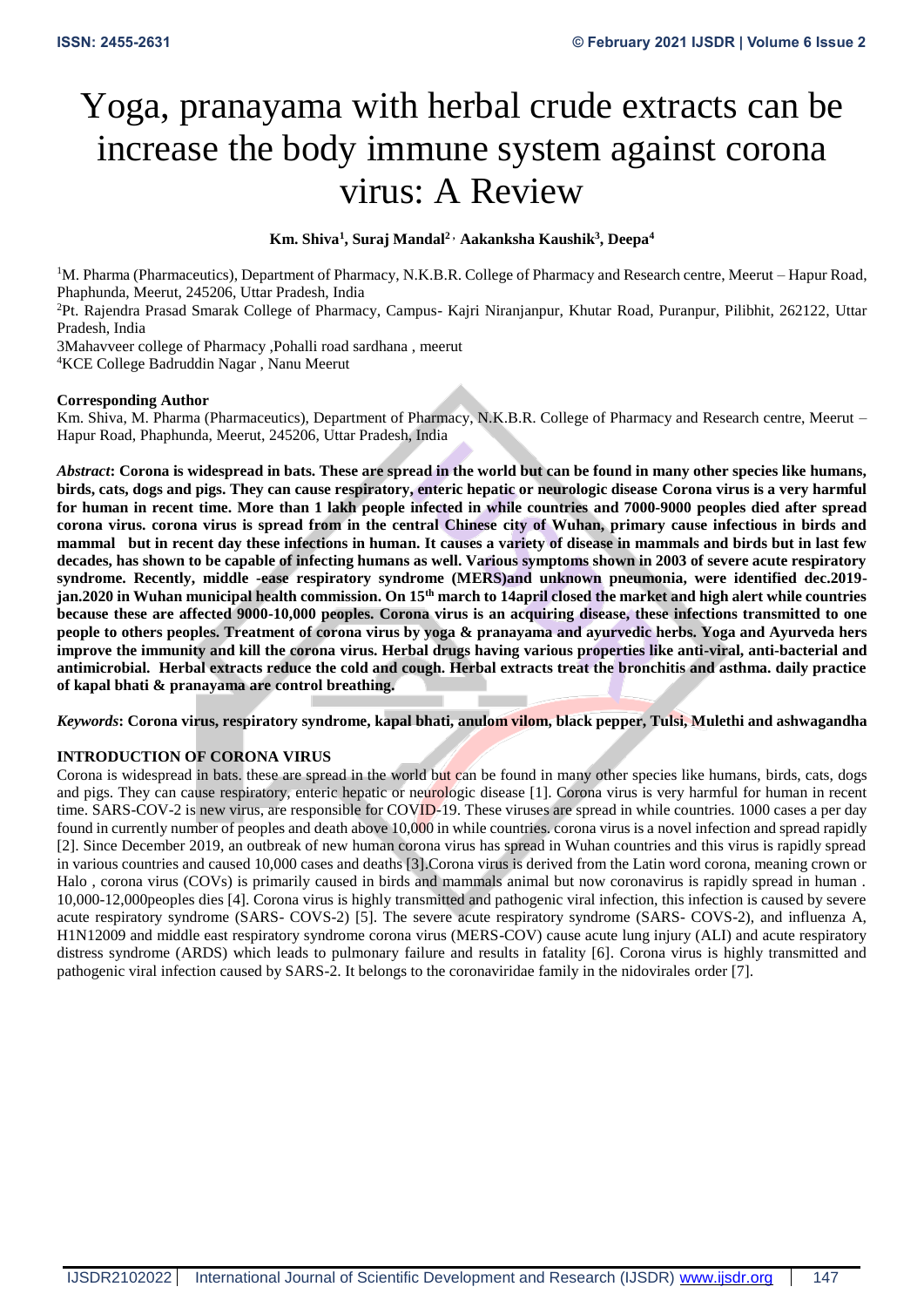

**Figure no. 1: structure of corona virus**

# **TYPES OF CORONA VIRUS-**

## Four types of coronavirus.

- i. Alpha corona virus  $(\alpha$  -COVs)
- ii. Beta corona virus (β-COVS)
- iii. Gama corona virus (ϒ-COVS)
- iv. Delta corona virus (2-COVS)
- i. **Alpha corona virus**: these types of virus are classifying into various types like FCOV, FECOV (Felene enteric corona virus), FIPV (Feline infectious corona virus), TGEV (transmissible gastro -enteritis), PEDV (procine epidemic diarrhoea virus) ii. **Beta corona virus**: these viruses spread through birds and mammalian ex. Mice and human with severe acute respiratory
- syndrome.
- iii. **Gamma corona virus**: these are spread by birds
- iv. **Delta corona virus**: these types are found in 2012, spread with 50percent mammalian. [8,9,10]

## **Symptoms of COVID -19 are –**

Various symptoms show in corona infection like:

- i. Pneumonia
- ii. Fever
- iii. Severe cold
- iv. Vomiting
- v. Difficult breathing
- vi. Stomach pain
- vii. Throat infection [11]

# **TREATMENTS**

Corona virus is treated Yoga &pranayama (kapal bhati, anulom vilom) with Ayurveda herbs (black pepper, Tulsi, Ashwagandha &glycyrrhizin). These are improving the immunity and consciousness. Pranayama having control over breathing and regulate the process of breathing. it improves the physical and mental health.[12] 5000 thousand of years ago yoga originated in India. yoga and pranayama are effective method for health and improve the immunity and prevent various disease. yoga is reducing the stress and anxiety, depression, improve ANS. now a days yoga is beneficial for cancer, diabetics, and asthma but recently helpful in COVID -19.[13] Yoga is a Sanskrit word which meaning yoking and joining, its means transforms of consciousness and attening liberation from Karma.[14]

# **YOGA & PRANAYAMA**: Kapal bhati, Anulom vilom

1. **Kapal bhati**: Kapal bhati is a most popular pranayama. Daily practice of kapal bhati reduce weight, hypertension and stomach disease. Kapal bhati is most effective in cough and cold, these are control breathing problem. daily routine of kapal bhati in early morning treat the genetic asthma and relief the cold and cough. Kapal bhati is improve the immunity power. Daily benefit of kapal bhati prevent the stress, depression, lungs disease, Asthma and increase the immunity power and stamina. Regular practice of kapal bhati helps in removing blockage in the heart and lungs. Other various benefits of kapal bhati like-

- i. Increase the blood supply to various parts of body
- ii. Activate the brain and improve brain power
- iii. Reduce the stomach disease
- iv. Prevent genetic asthma and lungs disease [15,16]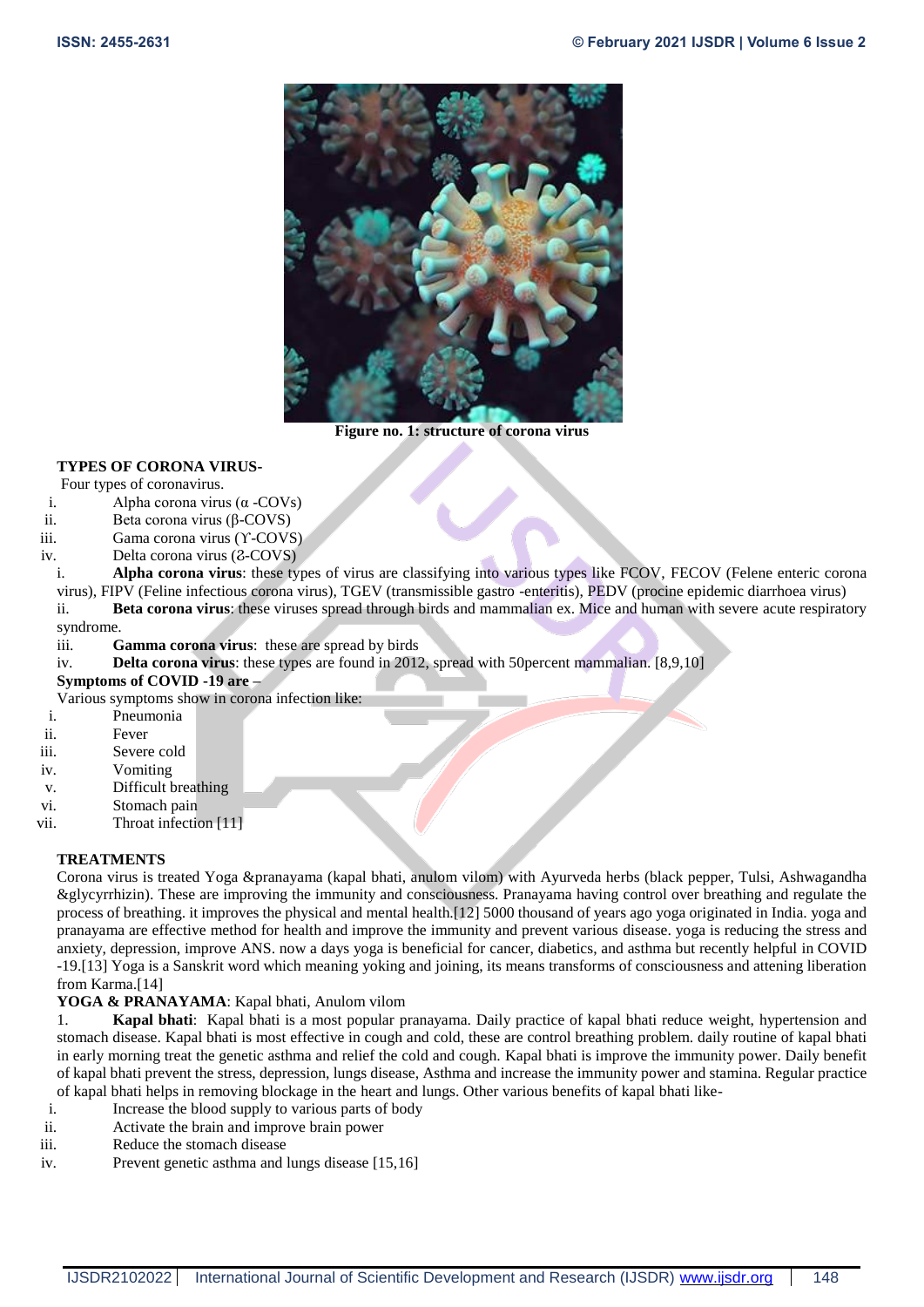

#### **Figure no 2: Practice image of kapal bhati**

**2. Anulom vilom:** It is a breathing exercise; this pranayama is most effective in cold and cough. and improve the blood circulation of body. Which will be provided relief to peoples from suffering Asthma and bronchitis. anulom vilom pranayama is improve power. it should be practice in the early morning in fresh air and clean place with empty stomach. these are increase the blood flow of the body [17]



**Figure no 3: Practice Image of anulom vilom**

## **AYURVERDIC HERBS: Tulsi, Ashwagandha, Mulethi and black pepper**

**1. Mulethi (Liquorice)**: it is a medicinal herb, Mulethi used in the various disease like virous infection, Asthma, cold and cough .it having various properties like antioxidants, anti-microbial, anti-inflammatory and hepatoprotective properties. Mulethi is the root of glycyrrhiza Globra, with sweet taste. it is used in the treatments of severe cough and cold. Mulethi is kill the virus, bacteria and Mulethi is effective in corona disease because having the anti-bacterial properties, anti-microbial properties. daily intake Mulethi is reduce. it is the cold, cough and respiratory problem, help in the improve the immune power. found in various properties in Mulethi and helpful in various type of disease.

**Antimicrobial properties**: kill the virus, bacteria and fungi due the presence of glycyrrhiza and block the growth of bacteria .it is controlling the malaria.

**Anti-inflammatory**: helpful in various chronic disease like rheumatic arthritis, skin disease and autoimmune disease and improve immunity power. Mulethi extracts is improve the WBC production because WBC is the against work of microbes. [18,19,20]



**Figure no 4: Structure of Mulethi**

**2. Black pepper (kali micrh):** it is very sharp, spicy. 80 percent Indian peoples are used black pepper in home remedies because it's very effective in various disease like cold cough and severe asthma. These are reducing the excess air of the stomach and improve the digestion & improve the immune power. black pepper powder with honey reduce the cough and cold and most powerful in bronchitis or asthma. black pepper is removing the toxic substances from body. it is a common home remedies in India for cold, cough and respiratory problem. black pepper used in the treatment of asthma or bronchitis disease. [21]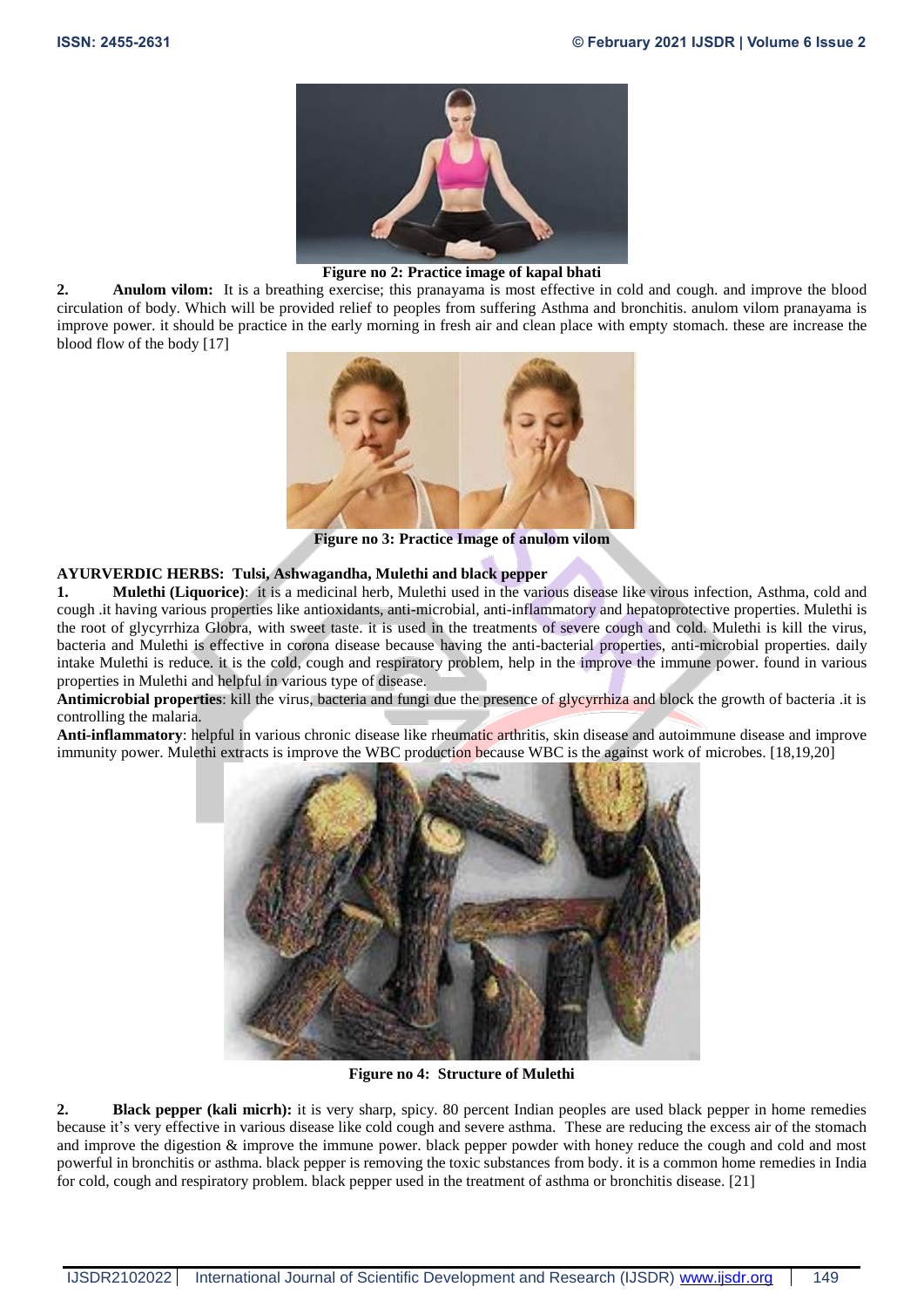

# **Figure no 5: Image of black pepper**

**3. Tulsi:** It is traditional plant of India; it is used as a medicine. Tulsi is religious plant. Tulsi is most effective in severe cold, asthma, skin disease, diabetes and always prevent the heart disease. Tulsi having anti-oxidant and anti-carcinogenic properties, these properties stop the breast cancer. 10-15 leaves of Tulsi twice a day, reduce stress, tension and always protect the heart disease. Tulsi extracts with black pepper, ginger, and honey prevent the asthma and cold. [22] **4.**



## **Figure no. 6: Image of Tulsi**

**5. Ashwagandha:** It is a medicinal herb. used in the hypertension. Common name withania somnifera. these are reducing the stress and improve the immune system of the body. it is winter cherry. it helps fight depression, boost fertility and testosterone and boost brain function.

# **Precaution of ashwagandha:**

- **i.** Before taking these herbal powers, consult your doctor.
- **ii.** Avoid the beer, wine and mixed drink like alcohol.<sup>[23]</sup>



# **Figure no 7: Image of ashwagandha**

**Conclusion:** These ayurvedic herbs are basically used for medicated purpose which have different kind of therapeutic action against different kind of disease but after the study of all these mentioned ayurvedic or crude drugs (Tulsi, Ashwagandha, Mulethi and black pepper) we found that, if it will be taken along with yoga and pranayama, will help to increase the body immune system which can reduce the possibility of corona infection. These ayurvedic herbs shown the positive prospective against the corona virus. All of these ayurvedic herbs have been shown antibacterial and antiviral property so we are supposing to say that these herbs will be